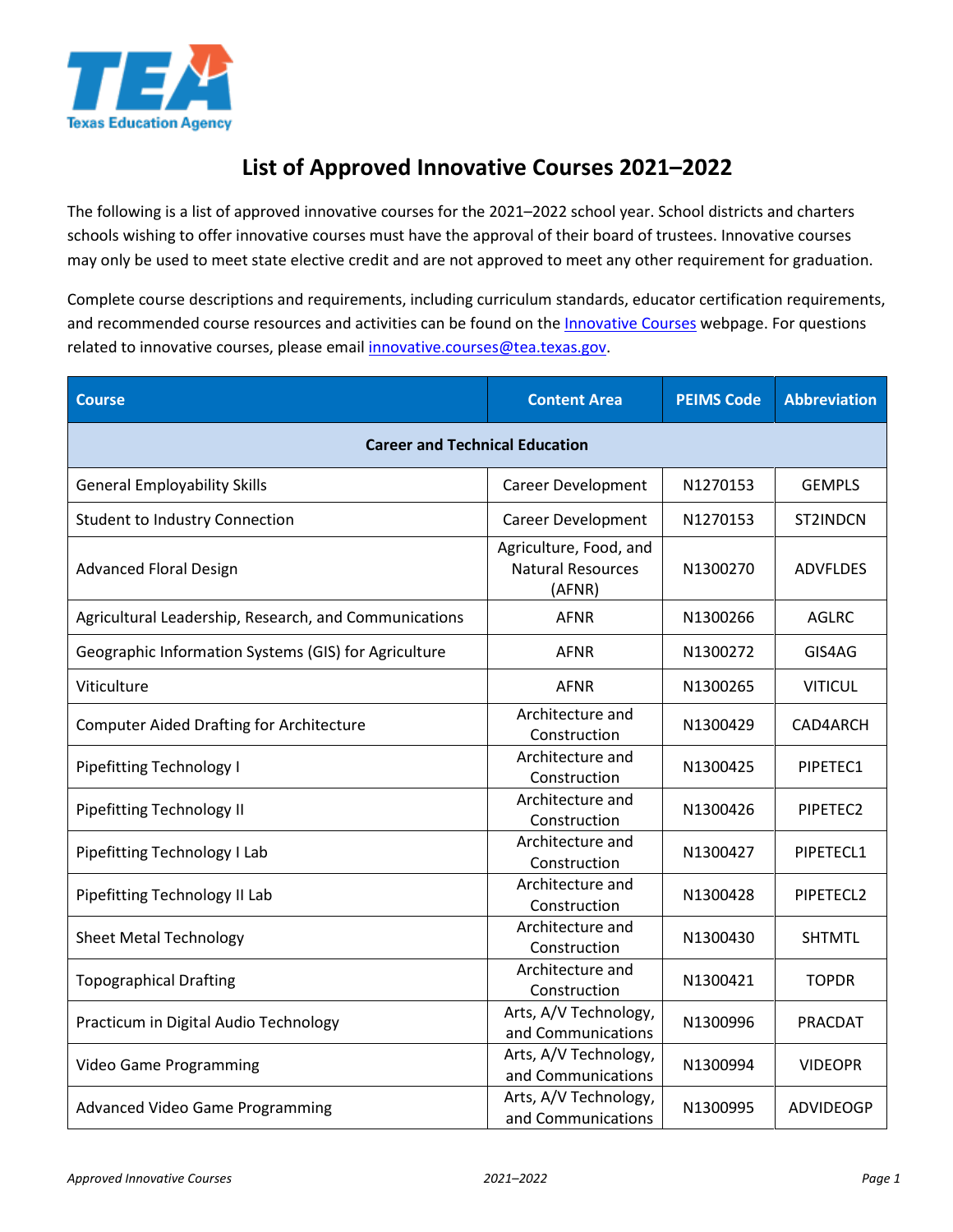

| <b>Course</b>                                  | <b>Content Area</b>                            | <b>PEIMS Code</b> | <b>Abbreviation</b> |
|------------------------------------------------|------------------------------------------------|-------------------|---------------------|
| Child Development Associate (CDA) Foundations  | <b>Education and</b><br>Training               | N1300500          | <b>CDAFOUND</b>     |
| Communication and Technology in Education      | <b>Education and</b><br><b>Training</b>        | N1300510          | <b>CMTCHED</b>      |
| Dimensions of Diplomacy                        | Government and<br><b>Public Administration</b> | N1301820          | <b>DIDIPL</b>       |
| Allied Health Therapeutic Services             | <b>Health Science</b>                          | N1302120          | <b>ALLHTS</b>       |
| <b>Clinical Ethics</b>                         | <b>Health Science</b>                          | N1302121          | <b>CLINETH</b>      |
| Dental Anatomy and Physiology                  | <b>Health Science</b>                          | N1302122          | <b>DENTAP</b>       |
| <b>Imaging Technology I</b>                    | <b>Health Science</b>                          | N1302123          | IMGTECH1            |
| <b>Introduction to Dental Science</b>          | <b>Health Science</b>                          | N1302101          | <b>DNTSCI</b>       |
| Introduction to Imaging Technology             | <b>Health Science</b>                          | N1302102          | <b>IMGTECH</b>      |
| Introduction to Pharmacy Science               | <b>Health Science</b>                          | N1302103          | <b>PHARSCI</b>      |
| Introduction to Speech Pathology and Audiology | <b>Health Science</b>                          | N1302100          | <b>INTSPA</b>       |
| Kinesiology I                                  | <b>Health Science</b>                          | N1302104          | KINES1              |
| Kinesiology II                                 | <b>Health Science</b>                          | N1302124          | KINES2              |
| Medical Intervention Evaluation and Research   | <b>Health Science</b>                          | N1302125          | <b>MEDINEV</b>      |
| <b>Optical Technician</b>                      | <b>Health Science</b>                          | N1302126          | <b>OPTTECH</b>      |
| Pharmacy I                                     | <b>Health Science</b>                          | N1302127          | PHARMCY1            |
| <b>Physical Therapy I</b>                      | <b>Health Science</b>                          | N1302128          | PHYTHER1            |
| Principles of Allied Health                    | <b>Health Science</b>                          | N1302105          | <b>ALLHLTH</b>      |
| Principles of Diagnostic Healthcare            | <b>Health Science</b>                          | N1302106          | <b>DIGHLTH</b>      |
| Principles of Exercise Science and Wellness    | <b>Health Science</b>                          | N1302107          | <b>EXSCIWL</b>      |
| Principles of Health Informatics               | <b>Health Science</b>                          | N1302108          | <b>HLTHINF</b>      |
| Principles of Nursing Science                  | <b>Health Science</b>                          | N1302109          | <b>NURSSCI</b>      |
| Principles of Therapeutic HealthCare           | <b>Health Science</b>                          | N1302110          | <b>THERHLTH</b>     |
| <b>Science of Nursing</b>                      | <b>Health Science</b>                          | N1302129          | <b>SCINURS</b>      |
| Speech and Language Development                | <b>Health Science</b>                          | N1302098          | <b>SLDEV</b>        |
| <b>Speech Communication Disorders</b>          | <b>Health Science</b>                          | N1302099          | <b>SCDIS</b>        |
| Foundations of Restaurant Management           | Hospitality and<br>Tourism                     | N1302268          | <b>RESTMGMT</b>     |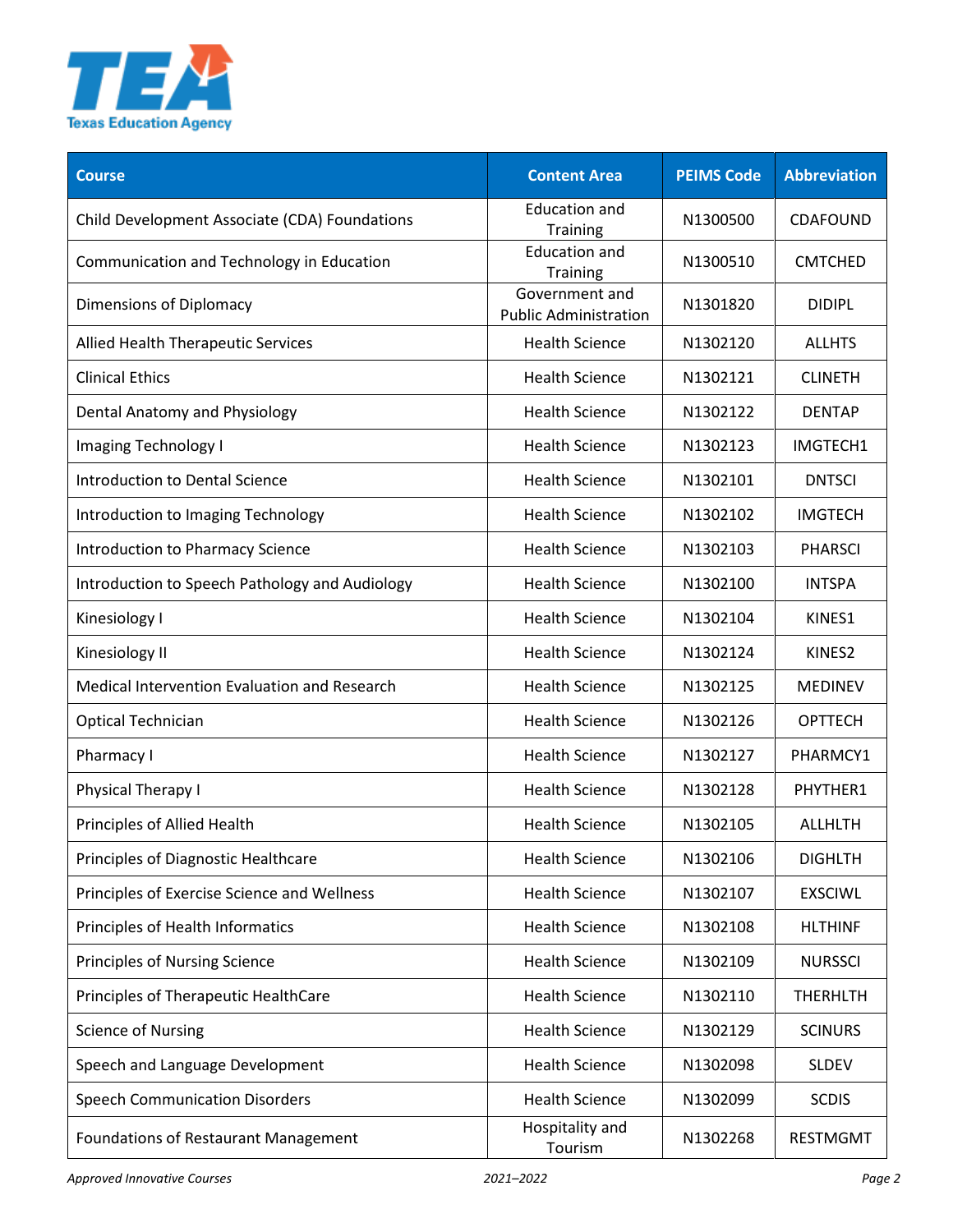

| <b>Course</b>                                      | <b>Content Area</b>        | <b>PEIMS Code</b>    | <b>Abbreviation</b>        |
|----------------------------------------------------|----------------------------|----------------------|----------------------------|
| Introduction to Event and Meeting Planning         | Hospitality and<br>Tourism | N1302269             | <b>EVNTPLN</b>             |
| Practicum in Event and Meeting Planning            | Hospitality and<br>Tourism | N1302275             | <b>PRACEMP</b>             |
| <b>Tourism Marketing Concepts and Applications</b> | Hospitality and<br>Tourism | N1302270             | <b>TOURMRKT</b>            |
| <b>Applied Nutrition and Dietetics</b>             | <b>Human Services</b>      | N1302541             | <b>APPNUTR</b>             |
| <b>Barbering I-II</b>                              | <b>Human Services</b>      | N1302534<br>N1302535 | BARBER1<br>BARBER2         |
| Esthetics                                          | <b>Human Services</b>      | N1302533             | <b>ESTHE</b>               |
| Microbiology and Safety for Cosmetology Careers    | <b>Human Services</b>      | N1302540             | <b>MICRCOS</b>             |
| Nail Care, Enhancements and Spa Services           | <b>Human Services</b>      | N1302531             | <b>NCESS</b>               |
| Parenting Education I-II                           | <b>Human Services</b>      | N1302536<br>N1302540 | PAED1<br>PAED <sub>2</sub> |
| <b>Principles of Community Services</b>            | <b>Human Services</b>      | N1302542             | COMMSERV                   |
| Social and Community Services                      | <b>Human Services</b>      | N1302543             | SOCCOMM                    |
| <b>Advanced Cloud Computing</b>                    | Information<br>Technology  | N1302813             | ADCLDCMP                   |
| Advanced User Experience (UX) Design               | Information<br>Technology  | N1302814             | ADVUXD                     |
| <b>Assistive Technology</b>                        | Information<br>Technology  | N1260002             | <b>ATECH</b>               |
| Cyber Citizenship                                  | Information<br>Technology  | N1260001             | <b>CYBERC</b>              |
| Foundations of User Experience (UX)                | Information<br>Technology  | N1302809             | <b>FOUNDUX</b>             |
| <b>Geographic Information Systems (GIS)</b>        | Information<br>Technology  | N1302805             | GIS                        |
| Internetworking Technologies I                     | Information<br>Technology  | N1302803             | INTNET1                    |
| Internetworking Technologies II                    | Information<br>Technology  | N1302804             | INTNET2                    |
| Introduction to C# Programming Applications        | Information<br>Technology  | N1302812             | <b>INTCPA</b>              |
| Raster-Based Geographic Information Systems        | Information<br>Technology  | N1302806             | <b>RBGIS</b>               |
| Spatial Technology and Remote Sensing              | Information<br>Technology  | N1302807             | <b>SPATECRS</b>            |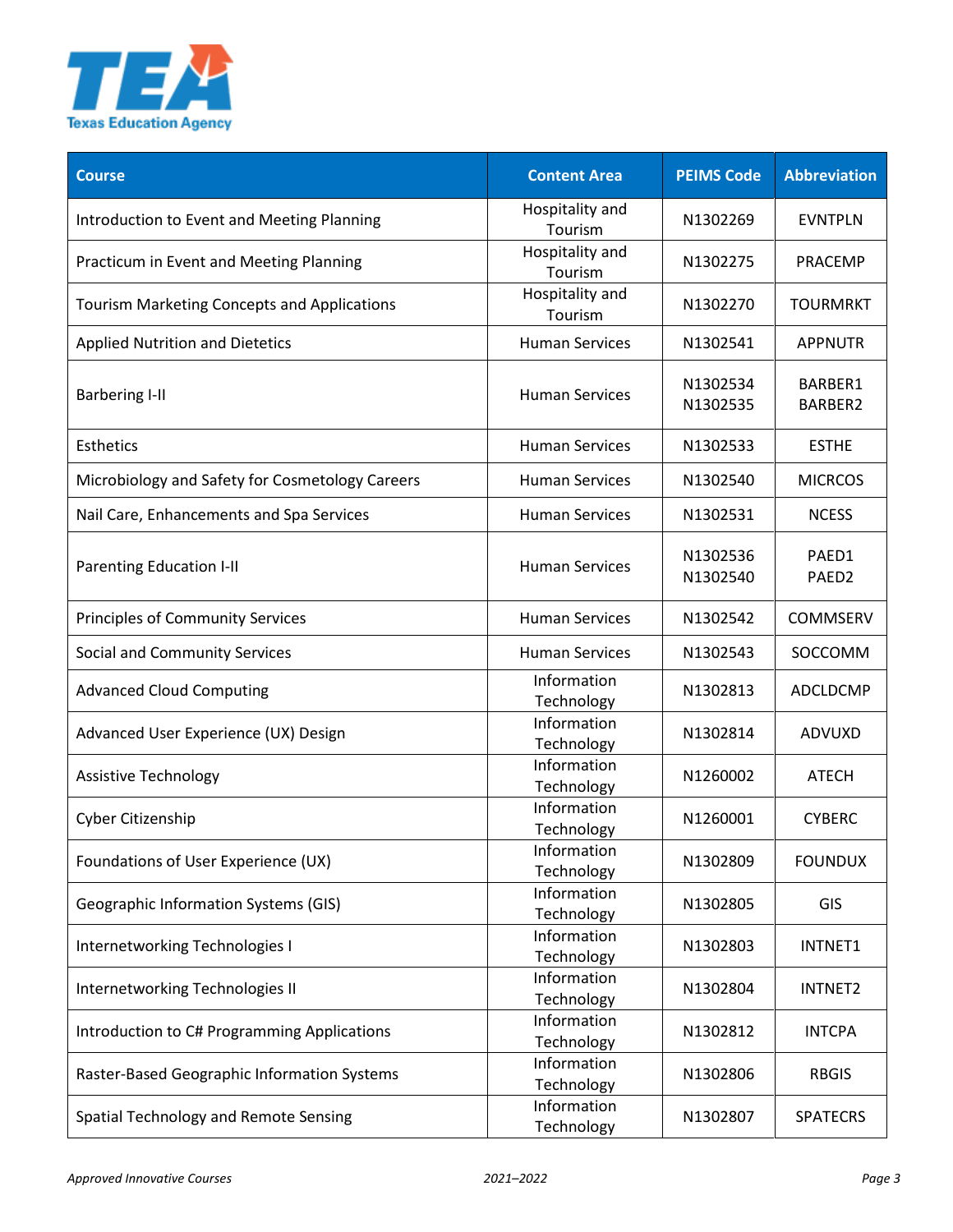

| <b>Course</b>                                           | <b>Content Area</b>                                 | <b>PEIMS Code</b>                | <b>Abbreviation</b>                 |
|---------------------------------------------------------|-----------------------------------------------------|----------------------------------|-------------------------------------|
| Advanced Legal Systems and Professions                  | Law, Public Safety,<br>Corrections, and<br>Security | N1303016                         | <b>ADVLSP</b>                       |
| Disaster Response                                       | Law, Public Safety,<br>Corrections, and<br>Security | N1303011                         | <b>DISRESP</b>                      |
| <b>Emergency Medical Technician-Basic</b>               | Law, Public Safety,<br>Corrections, and<br>Security | N1303015                         | <b>EMTB</b>                         |
| <b>Forensic Psychology</b>                              | Law, Public Safety,<br>Corrections, and<br>Security | N1303012                         | <b>FORENSPSY</b>                    |
| <b>Foundations of Court Reporting</b>                   | Law, Public Safety,<br>Corrections, and<br>Security | N1303017                         | <b>FDCRTREP</b>                     |
| Legal Research and Writing                              | Law, Public Safety,<br>Corrections, and<br>Security | N1303014                         | LEGRW                               |
| <b>Basic Fluid Power</b>                                | Manufacturing                                       | N1303683                         | <b>BASICFP</b>                      |
| <b>Blueprint Reading for Manufacturing Applications</b> | Manufacturing                                       | N1303684                         | <b>BRFMA</b>                        |
| Fiber Optic Technician                                  | Manufacturing                                       | N1303686                         | <b>FOTECH</b>                       |
| Introduction to Film Interpretation of Weldments        | Manufacturing                                       | N1303687                         | <b>INTFMWLD</b>                     |
| Introduction to Industrial Maintenance                  | Manufacturing                                       | N1303688                         | <b>INTINMAT</b>                     |
| Occupational Safety and Environmental Technology I-III  | Manufacturing                                       | N1303680<br>N1303681<br>N1303682 | OSET1<br>OSET <sub>2</sub><br>OSET3 |
| Programmable Logic Controller I-II                      | Manufacturing                                       | N1303689<br>N1303690             | PROLGCNT1<br>PROLGCNT2              |
| Entrepreneurship II                                     | Marketing                                           | N1303423                         | ENTPRNR2                            |
| <b>Fundamentals of Real Estate</b>                      | Marketing                                           | N1301120                         | <b>FUNDRE</b>                       |
| Marketing                                               | Marketing                                           | N1303424                         | <b>MRKTING</b>                      |
| Practicum in Entrepreneurship                           | Marketing                                           | N1303425                         | <b>PRACENT</b>                      |
| <b>Retail Management</b>                                | Marketing                                           | N1303420                         | <b>REMGMT</b>                       |
| Sports and Entertainment Marketing II                   | Marketing                                           | N1303422                         | SPORTEM2                            |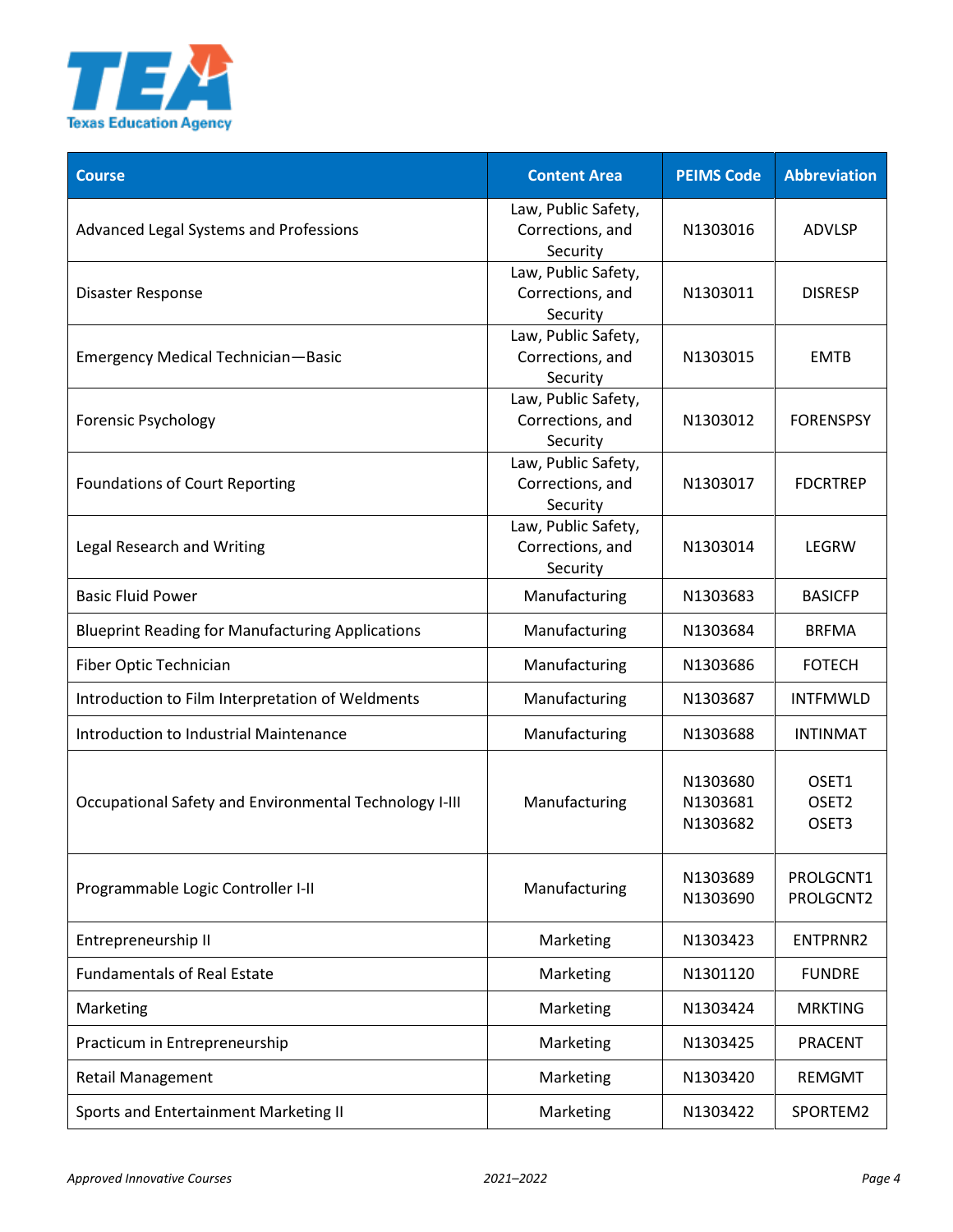

| <b>Course</b>                                                                                                          | <b>Content Area</b>                                            | <b>PEIMS Code</b>                            | <b>Abbreviation</b>                                                      |
|------------------------------------------------------------------------------------------------------------------------|----------------------------------------------------------------|----------------------------------------------|--------------------------------------------------------------------------|
| <b>Digital Image Processing</b>                                                                                        | Science, Technology,<br>Engineering, and<br>Mathematics (STEM) | N1303766                                     | <b>DGIP</b>                                                              |
| <b>Engineering Applications of Computer Science Principles</b>                                                         | <b>STEM</b>                                                    | N1303772                                     | <b>EACSP</b>                                                             |
| Introduction to Computer Aided Design and Drafting                                                                     | <b>STEM</b>                                                    | N1303769                                     | <b>INTRCADD</b>                                                          |
| Intermediate Computer Aided Design and Drafting                                                                        | <b>STEM</b>                                                    | N1303770                                     | <b>INTMCADD</b>                                                          |
| <b>Quality Assurance for Biosciences</b>                                                                               | <b>STEM</b>                                                    | N1303771                                     | <b>QABIOS</b>                                                            |
| Texas Prefreshman Engineering Program I-IV                                                                             | <b>STEM</b>                                                    | N1303752<br>N1303753<br>N1303754<br>N1303755 | <b>TXPRENG1</b><br><b>TXPRENG2</b><br><b>TXPRENG3</b><br><b>TXPRENG4</b> |
| <b>Advanced Shipboard Engineering</b>                                                                                  | Transportation,<br>Distribution, and<br>Logistics (TDL)TDL     | N1304667                                     | <b>ADVSE</b>                                                             |
| <b>Aviation Ground School</b>                                                                                          | <b>TDL</b>                                                     | N1304675                                     | <b>AVIAGS</b>                                                            |
| Concepts of Distribution and Logistics Technology                                                                      | <b>TDL</b>                                                     | N1303800                                     | <b>DISTLOG</b>                                                           |
| Introduction to Aerospace and Aviation                                                                                 | <b>TDL</b>                                                     | N1304672                                     | <b>INTAEAVI</b>                                                          |
| Introduction to Shipboard Engineering                                                                                  | <b>TDL</b>                                                     | N1304666                                     | <b>INTSE</b>                                                             |
| Introduction to Unmanned Aerial Vehicles (UAV) Flight                                                                  | <b>TDL</b>                                                     | N1304670                                     | PRINUAV                                                                  |
| Logistics Engineering                                                                                                  | <b>TDL</b>                                                     | N1303801                                     | <b>LOGENG</b>                                                            |
| Principles of Maritime Science                                                                                         | <b>TDL</b>                                                     | N1304661                                     | <b>PRMSCI</b>                                                            |
| Maritime Science I-II                                                                                                  | <b>TDL</b>                                                     | N1304662<br>N1304663                         | MSC <sub>1</sub><br>MSCI <sub>2</sub>                                    |
| Introduction to Instrumentation and Electrical                                                                         | Energy                                                         | N1303900                                     | <b>INSTELEC</b>                                                          |
| <b>Foundation</b><br>(bilingual/English as a second language (ESL), reading, mathematics, science, and social studies) |                                                                |                                              |                                                                          |
| Linear Algebra                                                                                                         | mathematics                                                    | N1110021                                     | <b>LINALG</b>                                                            |
| Modern Geometry                                                                                                        | mathematics                                                    | N1110019                                     | <b>MODGEO</b>                                                            |
| <b>Multivariable Calculus</b>                                                                                          | mathematics                                                    | N1110018                                     | <b>MULTCAL</b>                                                           |
| Number Theory                                                                                                          | mathematics                                                    | N1110025                                     | <b>NUMTHY</b>                                                            |
| Strategic Learning for High School Math                                                                                | mathematics                                                    | N1110030                                     | <b>STLNHSM</b>                                                           |
| <b>Electricity and Magnetism</b>                                                                                       | science                                                        | N1120043                                     | <b>ELECMAG</b>                                                           |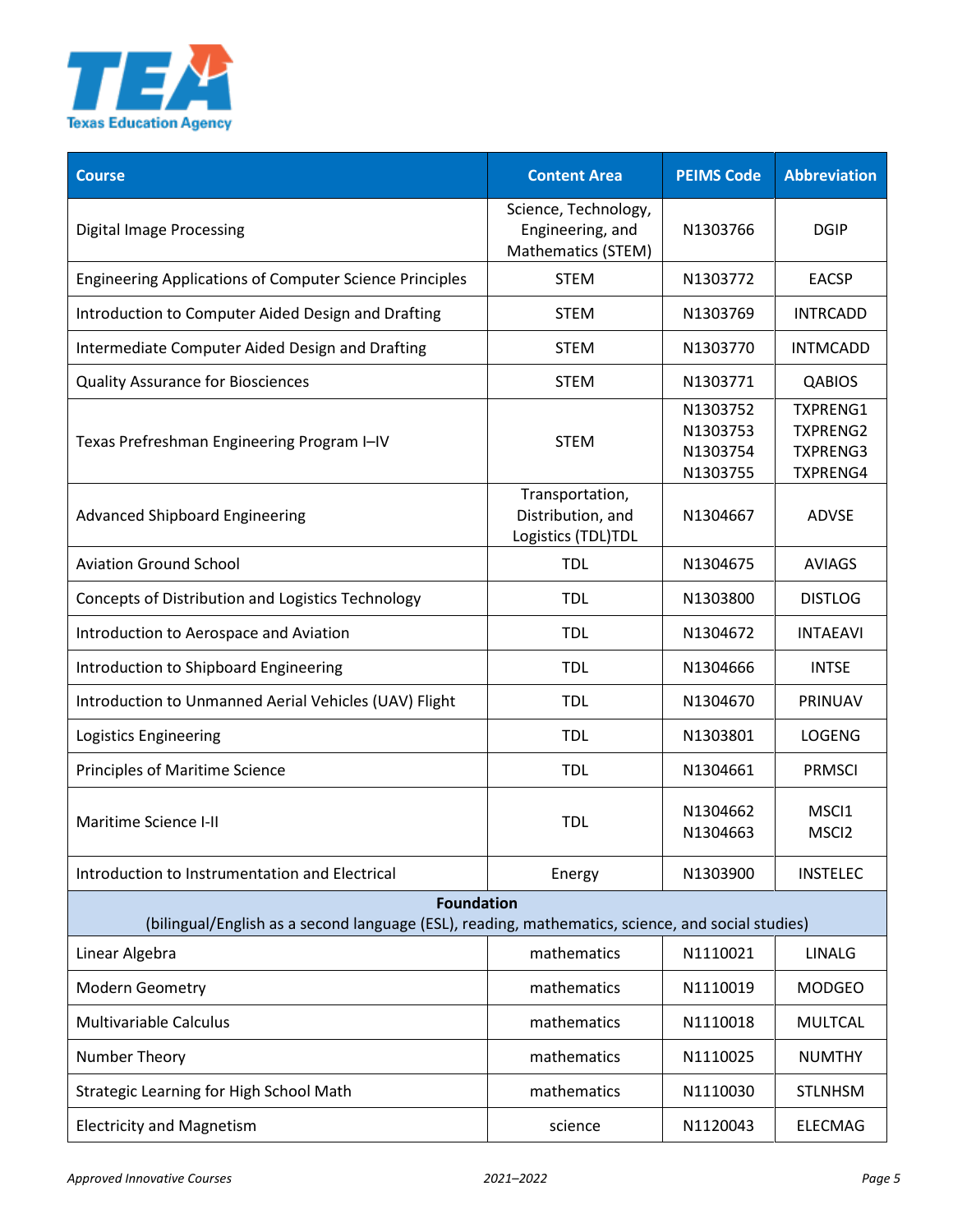

| <b>Course</b>                                                                         | <b>Content Area</b>          | <b>PEIMS Code</b>                            | <b>Abbreviation</b>                          |
|---------------------------------------------------------------------------------------|------------------------------|----------------------------------------------|----------------------------------------------|
| Introduction to Renewable Energy                                                      | science                      | N1120042                                     | <b>RENEWEN</b>                               |
| <b>Modern Physics</b>                                                                 | science                      | N1120041                                     | <b>MODPHY</b>                                |
| <b>Organic Chemistry</b>                                                              | science                      | N1120027                                     | ORGCHEM                                      |
| <b>Planet Earth</b>                                                                   | science                      | N1120040                                     | <b>PLNEAR</b>                                |
| <b>Science and Technology</b>                                                         | science                      | N1120039                                     | <b>SCITECH</b>                               |
| Civic Discourse                                                                       | social studies               | N1130028                                     | <b>CIVDISC</b>                               |
| School to College                                                                     | social studies               | N1130029                                     | SCH2COL                                      |
| <b>Teen and Police Service</b>                                                        | social studies               | N1130025                                     | <b>TEENPOL</b>                               |
| <b>Enrichment</b><br>(fine arts, health, physical education, technology applications) |                              |                                              |                                              |
| Acting for the Camera                                                                 | fine arts                    | N1170193                                     | ACT4CAM                                      |
| <b>Acting Methods</b>                                                                 | fine arts                    | N1170123                                     | ACTMET1                                      |
| Acting Styles: Classical/Commedia                                                     | fine arts                    | N1170124                                     | ACTMET2                                      |
| Acting Styles: Realism/Post-war                                                       | fine arts                    | N1170125                                     | ACTMET3                                      |
| Acting Styles: Improvisation/Monologue                                                | fine arts                    | N1170126                                     | ACTMET4                                      |
| <b>Dance Appreciation</b>                                                             | fine arts                    | N1170195                                     | <b>DANCAPP</b>                               |
| Dramaturgy                                                                            | fine arts                    | N1170194                                     | <b>DRMTGY</b>                                |
| Forensic Art                                                                          | fine arts                    | N1170190                                     | <b>FORART</b>                                |
| Instrument Repair Technician                                                          | fine arts                    | N1170196                                     | <b>INSTTECH</b>                              |
| Integration of Abilities: Exercises for Creative Growth                               | fine arts                    | N1170186                                     | <b>INTAB</b>                                 |
| Movement for the Actor                                                                | fine arts                    | N1170118                                     | <b>SCOMTNOV</b>                              |
| Physical Theatre I-II                                                                 | fine arts                    | N1170180<br>N1170181                         | PHYTHE1<br>PHYTHE2                           |
| Piano Technician I-IV                                                                 | fine arts                    | N1170197<br>N1170198<br>N1170199<br>N1170200 | PINTECH1<br>PINTECH2<br>PINTECH3<br>PINTECH4 |
| <b>Theatre Management</b>                                                             | fine arts                    | N1170192                                     | <b>THMGMT</b>                                |
| <b>Comprehensive Wellness I-II</b>                                                    | health/physical<br>education | N1150043<br>N1150046                         | COMPWEL1<br>COMPWEL2                         |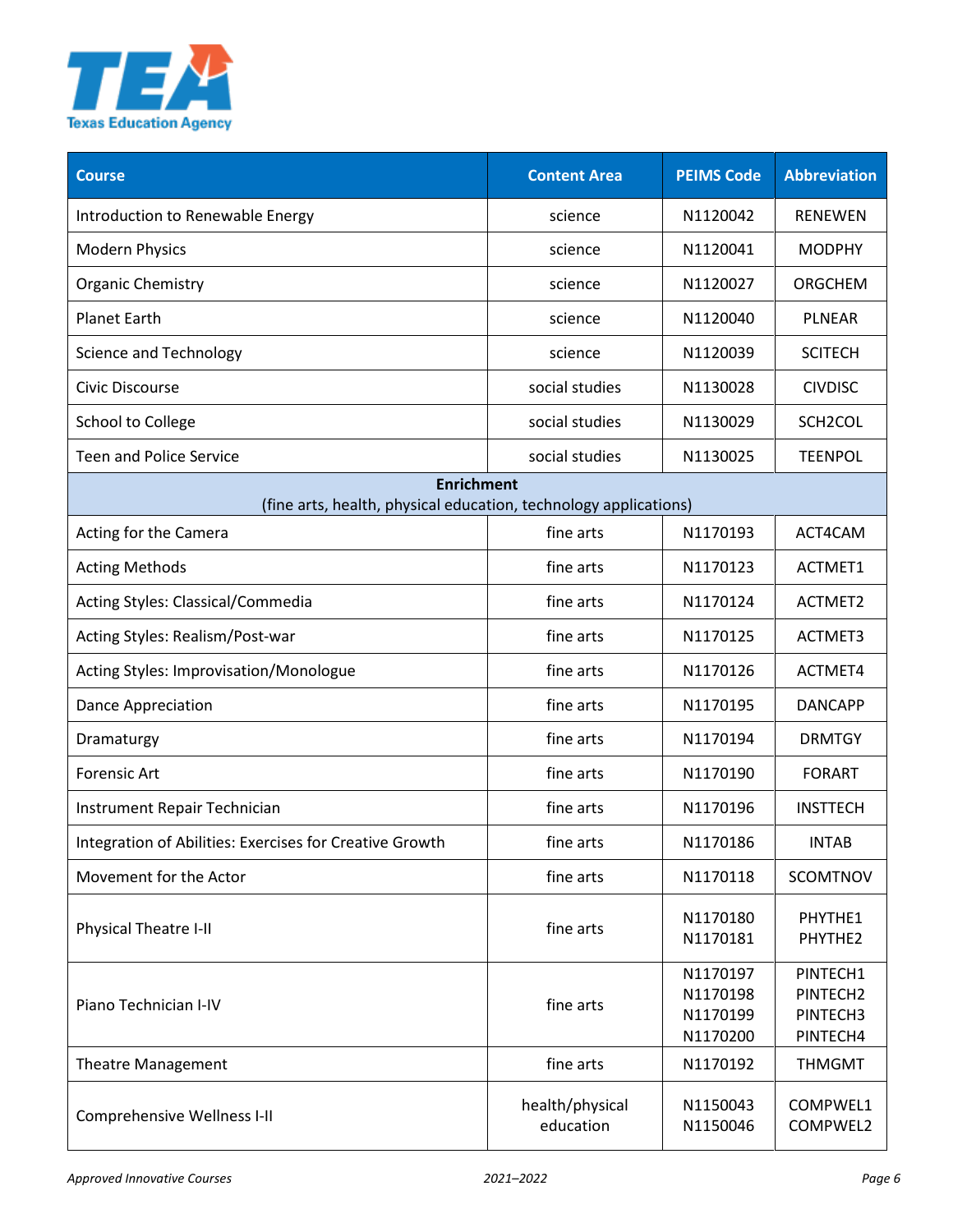

| <b>Course</b>                                                       | <b>Content Area</b>          | <b>PEIMS Code</b>                            | <b>Abbreviation</b>                          |
|---------------------------------------------------------------------|------------------------------|----------------------------------------------|----------------------------------------------|
| <b>Exercise Physiology</b>                                          | health/physical<br>education | N1160014                                     | <b>EXPHY</b>                                 |
| PE3: PE for the Mind, Body, and Spirit                              | health/physical<br>education | N1160010                                     | PE3MBS                                       |
| <b>Team Sport Officiating</b>                                       | health/physical<br>education | N1160012                                     | <b>TEAMOFF</b>                               |
| <b>Other Electives</b>                                              |                              |                                              |                                              |
| <b>Braille</b>                                                      | Other                        | N1100505                                     | <b>BRAILLE</b>                               |
| <b>College Transition</b>                                           | Other                        | N1290050                                     | <b>CLGTRN</b>                                |
| <b>Community Transportation</b>                                     | Other                        | N1304660                                     | <b>COMTRNS</b>                               |
| G/T Interdisciplinary Study Mentorship I-IV                         | Other                        | N1290309<br>N1290313<br>N1290317<br>N1290318 | <b>GTISM</b><br>GTISM2<br>GTISM3<br>GTISM4   |
| IDRA Valued Youth Tutoring Partnership                              | Other                        | N1290036                                     | <b>CCVYP</b>                                 |
| <b>Innovative Thinking</b>                                          | Other                        | N1290450                                     | <b>INNVTH</b>                                |
| Logic I-II                                                          | Other                        | N1290100<br>N1290101                         | LOGIC1<br>LOGIC2                             |
| <b>Making Connections I-IV</b>                                      | Other                        | N1290332<br>N1290333<br>N1290334<br>N1290335 | MAKECON1<br>MAKECON2<br>MAKECON3<br>MAKECON4 |
| Methodology for Academic and Personal Success (MAPS)                | Other                        | N1130021                                     | <b>MAPS</b>                                  |
| Navigating Life with Hearing Loss                                   | Other                        | N1290330                                     | <b>NAVLOSS</b>                               |
| Path College Career I-IV                                            | Other                        | N1290051<br>N1290052<br>N1290053<br>N1290054 | PATHCC1<br>PATHCC2<br>PATHCC3<br>PATHCC4     |
| Peer Assistance for Students with Disabilities I-II                 | Other                        | N1290203<br>N1290204                         | PASWD1<br>PASWD2                             |
| <b>Courses Offered by Organizations Other Than School Districts</b> |                              |                                              |                                              |
| Advanced Placement (AP) Seminar                                     | Other                        | N1130026                                     | <b>APSMNR</b>                                |
| Advanced Placement (AP) Research                                    | Other                        | N1100014                                     | <b>APRES</b>                                 |
| Advancement Via Individual Determination (AVID) I-IV                | Other                        | N1290001<br>N1290002<br>N1290030<br>N1290033 | AVID1<br>AVID <sub>2</sub><br>AVID3<br>AVID4 |